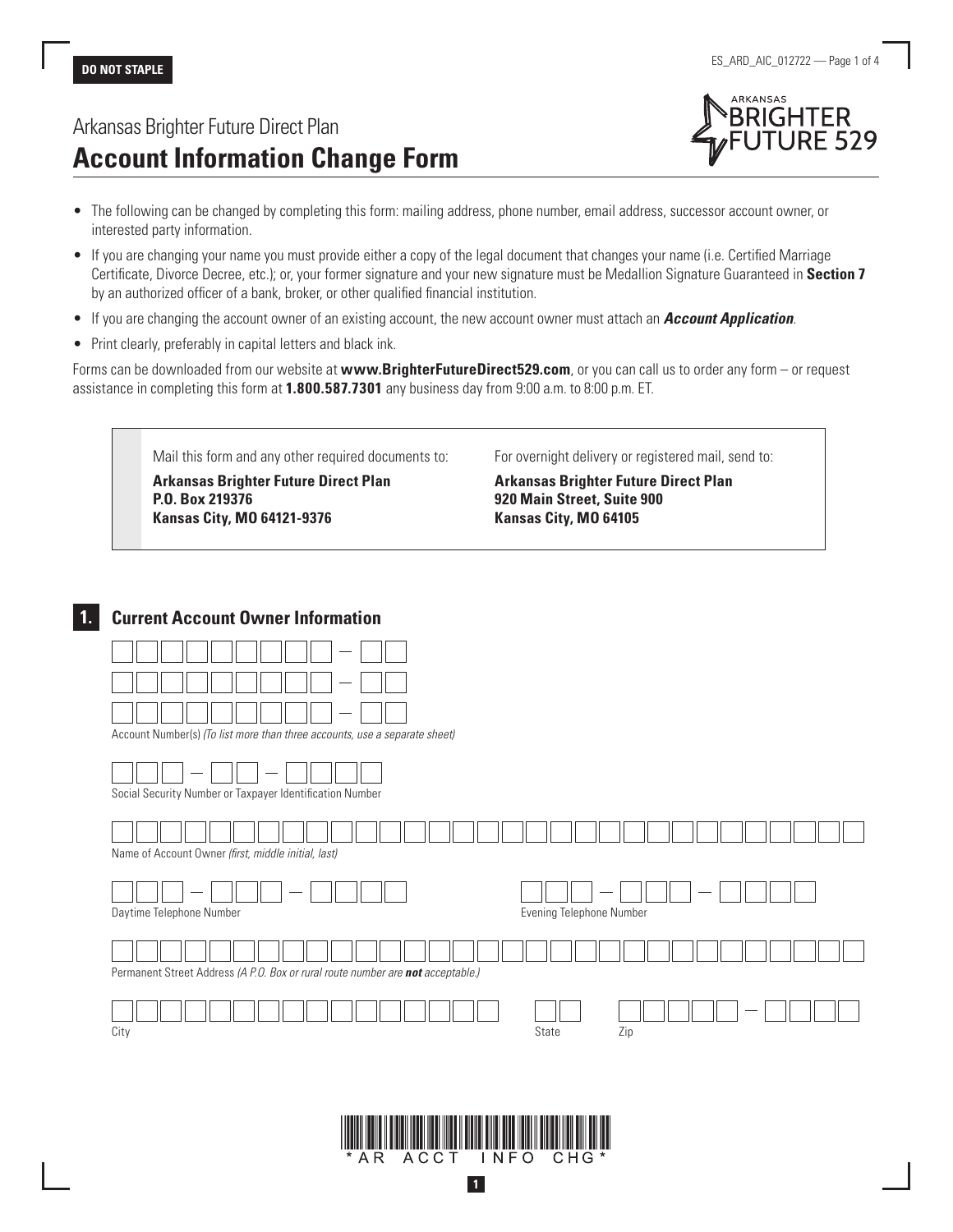## **2. Updated Account Owner Information** *(If applicable)*

- If you are changing your contact information, provide the new information exactly as you would like it to appear on your Arkansas Brighter Future Direct Plan account.
- If you are changing your name, you must also provide a copy of the legal document that changes your name, or your former signature and your new signature must be Medallion Signature Guaranteed in Section 7.



### **3. Transfer Assets to New Account Owner** *(If applicable)*

- This will transfer ownership of all of the assets on the referenced account to the new account owner listed below.
- The new account owner will control the account and the disposition of all assets held in the account.
- The new account owner must also complete an *Account Application*.

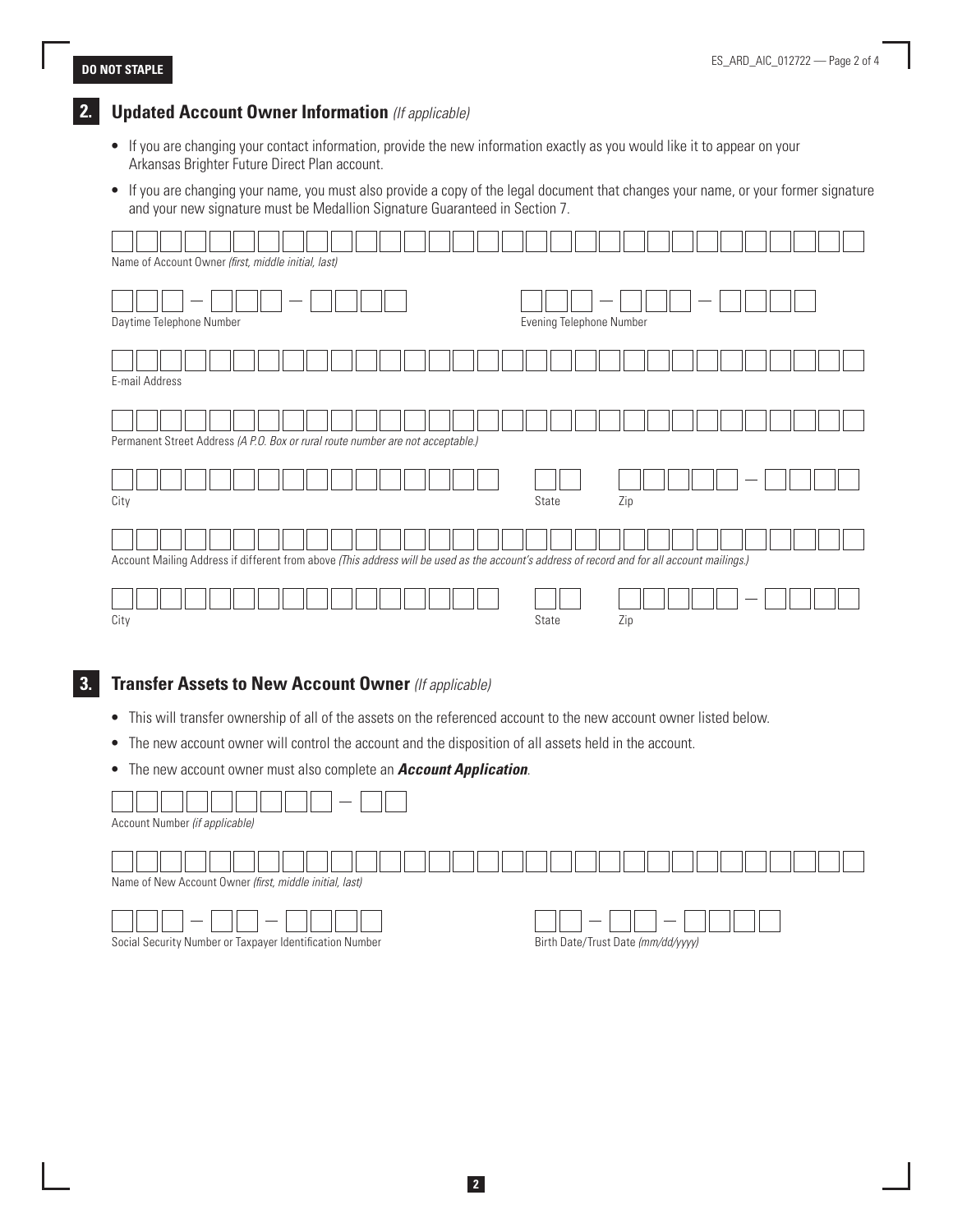# **4. Successor Account Owner Information** *(If applicable)*

- Complete this section only if you are adding, changing, or removing successor account owner information on your account.
- You may revoke or change the successor account owner at any time. See the Arkansas Brighter Future Direct Plan Program Description for more information.
- The person you designate as successor account owner **must be at least 18 years old and a U.S. citizen or resident alien.**

| <b>Check one.</b><br>Delete<br>Add<br>Change                                                                                       |
|------------------------------------------------------------------------------------------------------------------------------------|
|                                                                                                                                    |
| Name of Successor Account Owner (first, middle initial, last)                                                                      |
|                                                                                                                                    |
| Birth Date (mm/dd/yyyy)                                                                                                            |
|                                                                                                                                    |
| <b>Interested Party Information</b> (If applicable)                                                                                |
| Complete this section if you want additional persons to receive quarterly account statements on the account or if you are shapping |

Complete this section if you want additional persons to receive quarterly account statements on the account or if you are changing interested party information on your account. To add or change information for more than one interested party, use a separate sheet.

| Check one.<br>Add                  | Replace interested party | Change current information    | Delete |
|------------------------------------|--------------------------|-------------------------------|--------|
| Name (first, middle initial, last) |                          |                               |        |
| Address                            |                          |                               |        |
| City                               |                          | Zip<br>State                  |        |
| Daytime Telephone Number           |                          | Relationship to Account Owner |        |